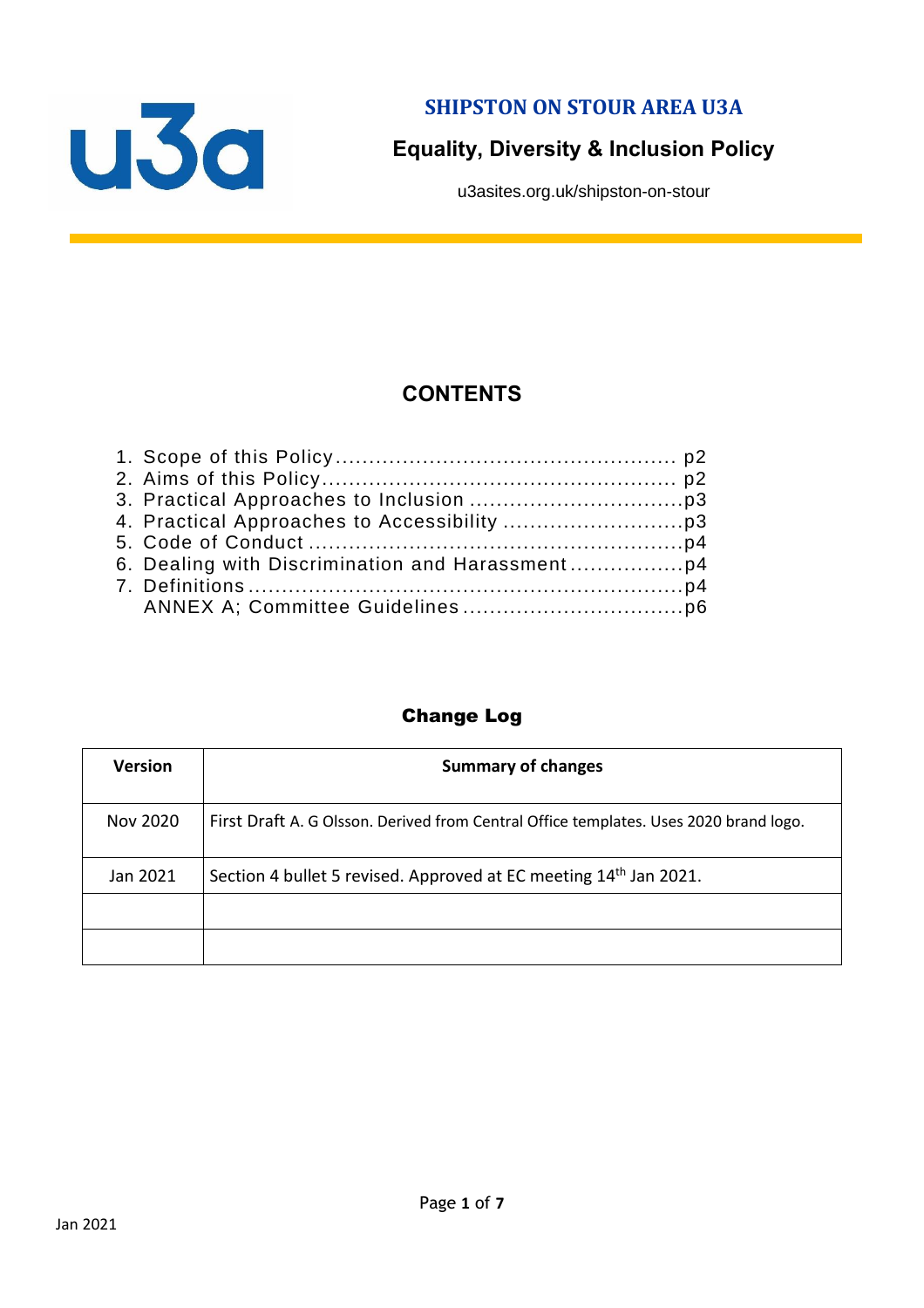### 1. **Scope of this Policy**

This policy applies to the running of Shipston on Stour Area U3A ('SOSAU3A'). The policy identifies that SOSAU3A has a legal obligation to provide equal access to all U3A activities and to actively seek to ensure this. The policy is reviewed on an ongoing basis by the SOSAU3A executive committee to ensure that SOSAU3A remains compliant.

# 2. **Aims of this Policy**

This policy has been drawn up to comply with the Equality Act 2010. The Act stipulates that organisations cannot treat someone unfairly on the basis of what it calls 'protected characteristics', which are:

- ethnic origin, nationality (or statelessness) or race
- age
- disability
- religion or belief (including the absence of belief)
- marital or civil partnership status
- sexual orientation
- pregnancy
- gender reassignment
- political belief

SOSAU3A will strive to ensure that members do not experience discrimination on the basis of their protected characteristics. This will include ensuring equal access to groups and behaviour between members and by the SOSAU3A Committee Members and group leaders. The Equality Act highlights that organisations need to consider what 'reasonable adjustments' can be made in order to accommodate those who may have particular needs. The SOSAU3A Committee will review the reasonable adjustments needed for all members and individual members with particular needs on an ongoing basis. Where necessary, the Committee will seek guidance and additional support from the U3APlus sub-committee and/or National Office.

# 3. **Practical Approaches to Inclusion**

SOSAU3A will make sure all new members are aware of our policies and procedures in relation to equality, diversity and inclusion and accessibility as well as the Member Code of Conduct. SOSAU3A will make reasonable adjustments and take practical steps to ensure a wide range of people can participate in our activities and meetings. This may include:

- Consideration given to the time of day of meetings and their location.
- Consideration of venues for meetings including:
	- o Accessible to wheelchair users
	- o Access to PA system and a hearing loop
	- o Parking and disabled parking available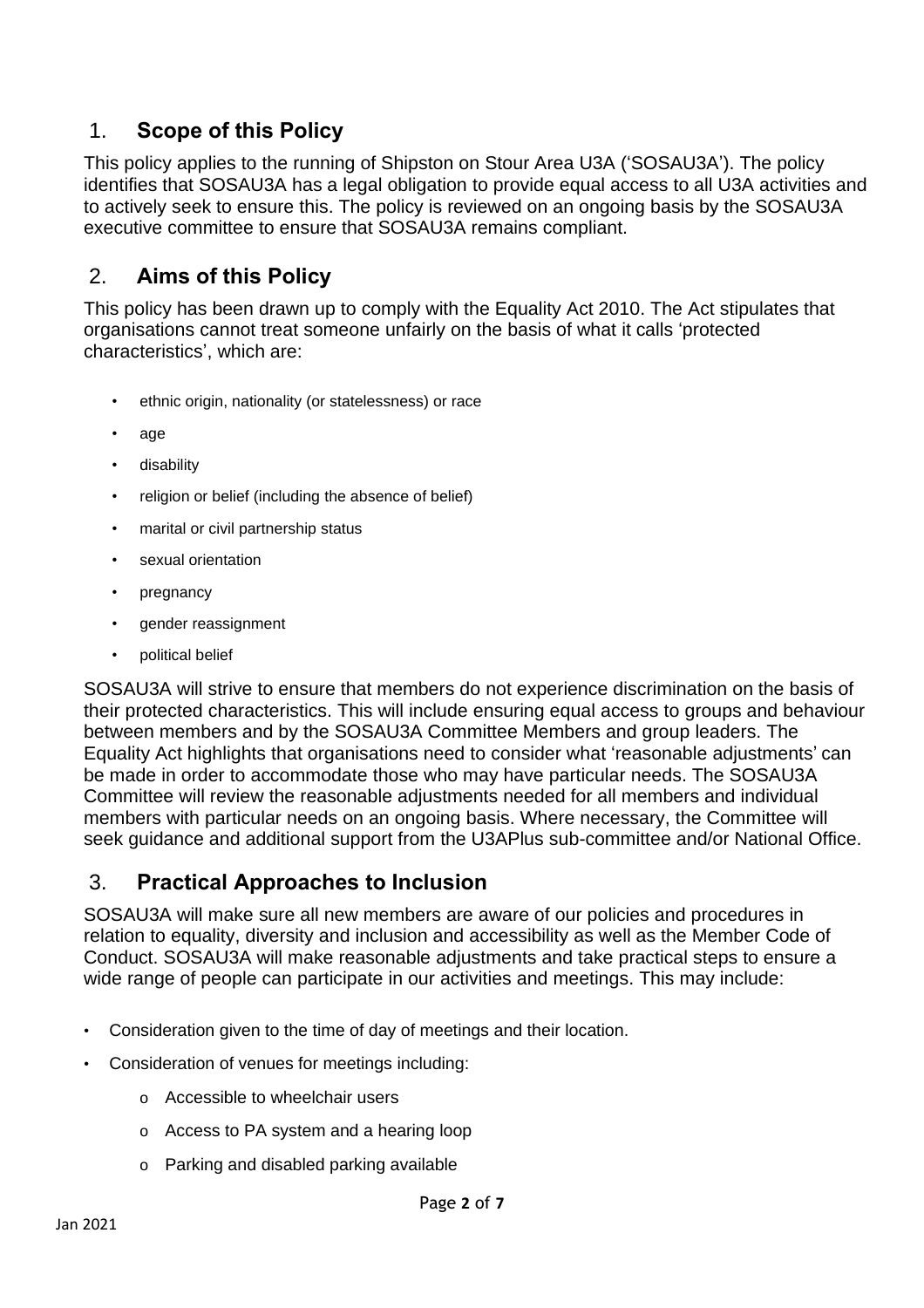- o Disabled toilet facilities available
- Publicity:
	- o Using a variety of methods and platforms to communicate externally and raise the profile of SOSAU3A.
	- o Make communications available to those who don't have access to the internet
	- o Use a range of images that reflect the local community
- Recruiting new members:
	- o Doing outreach sessions and contacting agencies working with community groups who may be harder to reach
	- o Encouraging members who are representative of the groups who are underrepresented within SOSAU3A i.e. men or younger members to assist with the recruitment process
	- o Managing growth so that we ensure that new members can be accommodated
- Monitoring:
	- o SOSAU3A will monitor member numbers i.e. the numbers of members who join, re-join and leave each year in order to identify any trends in membership.
	- o The SOSAU3A Committee will review the diversity of the membership on an ongoing basis and will seek to ensure that SOSAU3A remains attractive and accessible to all.
- Tasks and Roles:
	- o Ensure a range of people get their voices heard by encouraging more members to take on roles such as leading groups.
	- o SOSAU3A will appoint an Accessibility Officer whose role it will be to ensure that both new and existing members can access the members meetings and groups that they would like to join and consider what reasonable adjustments may be needed to ensure this.
	- o The Groups Coordinator will ensure that new Group Leaders are made aware of issues in relation to accessibility and what steps they may need to take in meeting access requirements. Each group will be reviewed on an individual basis as certain groups may require a certain level of fitness or mobility and members need to be made aware of this in advance.
	- o SOSAU3A will offer induction and training around equality, diversity and inclusion to Committee Members and Group Leaders on an ongoing basis.

### 4. **Practical Approaches to Accessibility**

Equal accessibility is an important and practical component of this policy and warrants specific consideration.

In ensuring equality of access SOSAU3A will take the following steps:

- An Accessibility Officer will be identified from amongst the membership. This will be a volunteer role/committee member role.
- The Accessibility Officer will have responsibility for liaising with Group Leaders on an ongoing basis to ensure that groups are accessible and that group leaders are aware of what the expectations are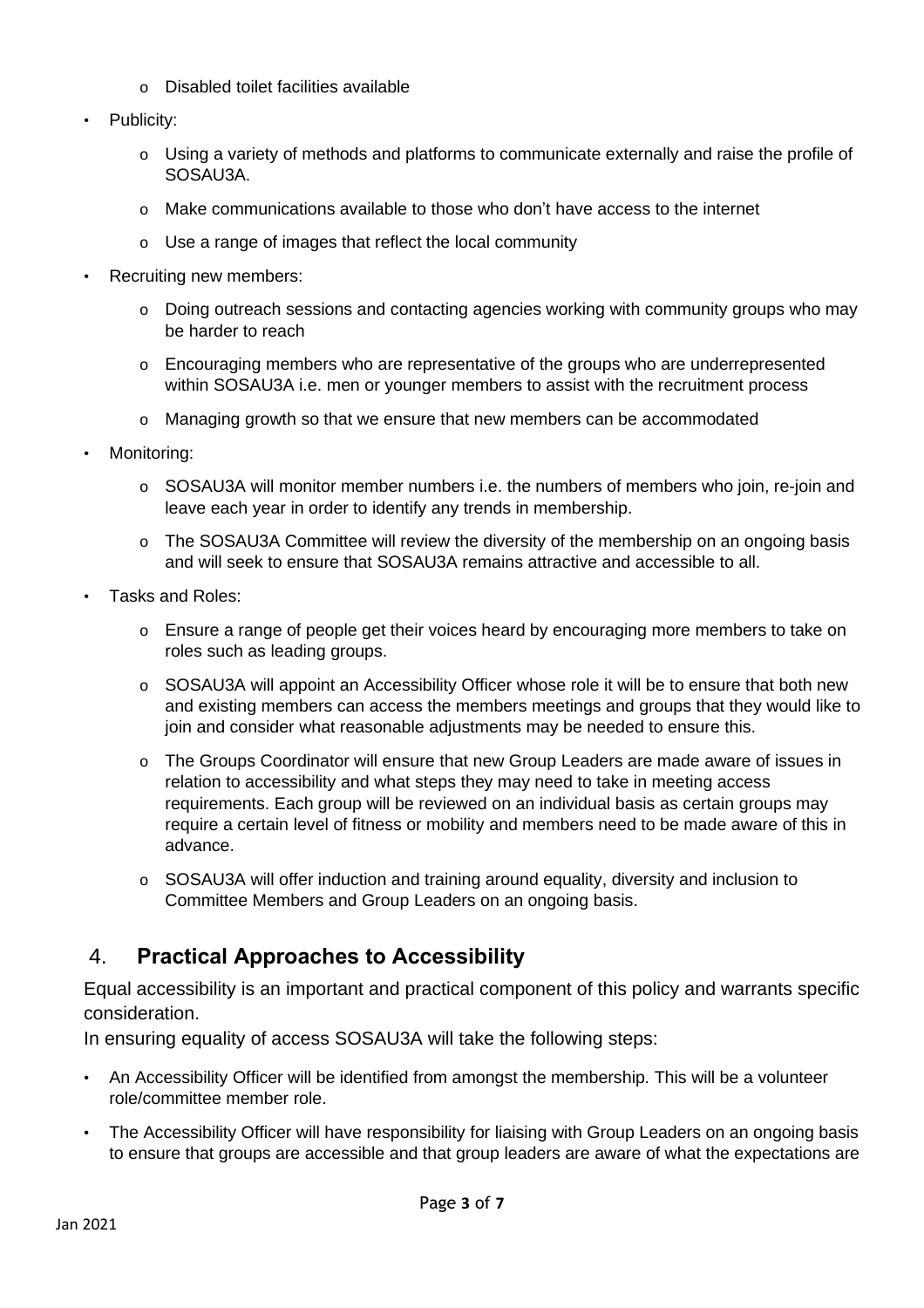and what adjustments may need to be made e.g. relocating a group held within someone's home to a wheelchair accessible venue.

- The Accessibility Officer will contact new members who indicate that they have a disability or health related issue that may need additional support and/or adjustment and discuss with them what needs they have and how these could be met – as appropriate.
- General meetings will, as far as possible, be held at a well-lit, fully wheelchair accessible venue, spacious enough to cope with wheelchairs and mobility scooters, with wheelchair accessible toilet and hearing aid loop system, and with a sound system in use.
- Organizers of meetings involving visual presentations will adopt practical measures to facilitate the participation of any people with visual impairment who are present
- At the monthly members meetings, the front row of seats will be reserved for members who have impaired hearing or vision.
- Access will be reviewed by the committee on an ongoing basis with a view to considering any additional adjustments that may need to be made e.g. availability of a hearing loop or access to dementia friends training.
- Committee members and Group Leaders will receive an induction and/or training designed to support them in having an awareness of and facilitating access.
- Group Leaders running groups that require a certain level of fitness and/or mobility will be asked to provide this information to members in advance so that members can decide as to whether the group is suitable for them.
- Group Leaders will liaise with the Accessibility Officer where there are concerns about an individual's ability to participate.
- SOSAU3A will try to ensure that there are a range of groups available that will provide access to members so that members do not feel excluded from too many interest/activity groups.
- SOSAU3A will encourage and may require members to bring carers with them to U3A activities, as needed, with no additional cost for the carer. The carer will fall under U3A liability insurance unless they are a professional carer, in which case the individual will be covered by their employer's insurance cover.
- SOSAU3A will maintain a database of venues and the facilities offered by each venue to accommodate different needs.
- SOSAU3A has a duty of care to all members and this may mean that difficult decisions have to be taken in assessing an individual's ability to participate either in SOSAU3A as a whole or within individual activities. These decisions will always be taken through discussion with the individual member and his or her carer in order to ensure that a fair and considered decision is taken. This may include developing a risk assessment with the individual regarding their ability to participate.
- SOSAU3A will seek additional advice and support from U3APlus, the Regional Trustee, National Office, the national website, and external specialist organisations as required.

# 5. **Code of Conduct**

SOSAU3A has a member code of conduct. The code of conduct outlines that members should abide by SOSAU3A's policies and procedures as well as treating each other with dignity and respect. This would include not acting in a way that would be deemed discriminatory or offensive.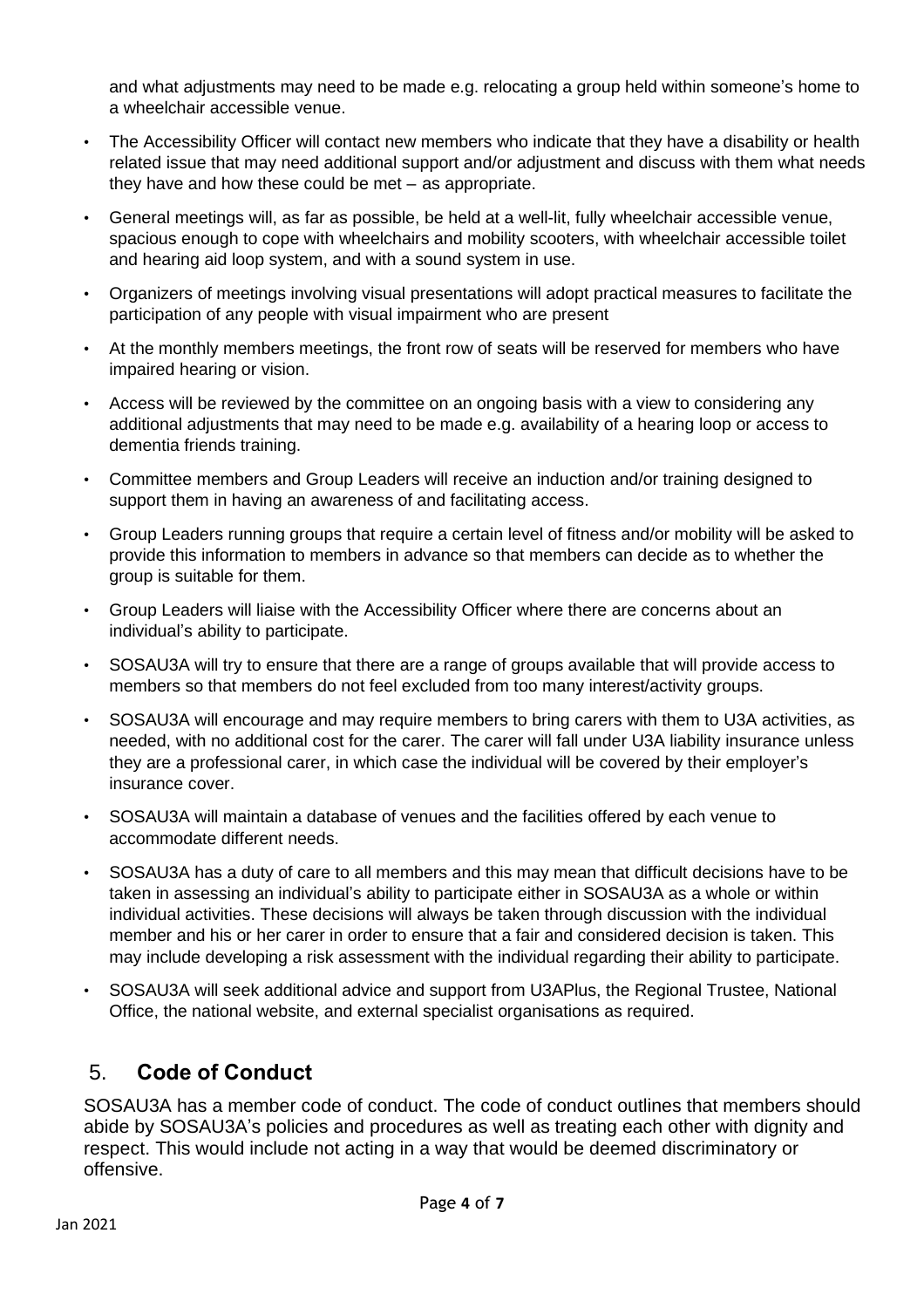### 6. **Dealing with discrimination and harassment**

Where the SOSAU3A Committee becomes aware of any discriminatory practice or harassment, the committee will seek to address this through consultation with all parties concerned and, where necessary, through invoking formal procedures.

If any member of SOSAU3A feels they have experienced or witnessed discriminatory behaviour or harassment, this should be reported to the Committee. Any matters of concern will be reviewed by the Committee and a decision will be made, in line with SOSAU3A's constitution and formal procedures, as to what steps will be taken to address the issue.

#### 7. **Definitions**

**Equality** is about ensuring that every individual has an equal opportunity to make the most of their lives and talents, and believing that no one should have poorer life chances because of where, when or whom they were born, or because of other characteristics. Promoting equality is about behaving in a way that tackles inequalities, aiming to ensure that all members are treated fairly, and do not experience discrimination.

**Promoting diversity** is about recognising that everyone is different and creating an environment that values members and ensuring that the U3A Movement is as accessible as possible to different groups within the community.

**Inclusion** is about positively striving to meet the needs of different people and taking practical steps to ensure members feel respected.

**Direct Discrimination** is when a person is treated less favourably because of their ethnic origin, nationality (or statelessness) or race, age, disability, religion or belief (including the absence of belief), marital or civil partnership status, sexual orientation, pregnancy, gender reassignment, political belief

**Indirect Discrimination** occurs when a condition or requirement is applied equally to all groups of people but has a disproportionately adverse effect on one particular group.

**Harassment** is unwanted conduct related to 'protected characteristics' that has the purpose or effect of violating a members dignity, or creating an intimidating, hostile, degrading, humiliating or offensive environment. Harassment is also unwanted conduct of a sexual nature which has that same purpose or effect.

**Victimisation** occurs when a member is treated less favourably than others in the same circumstances because he or she has made a complaint or an allegation of discrimination, harassment or bullying or given information regarding such a complaint or allegation.

This policy was adopted on: 14/1/2021

| Signed: |                            | Committee role: Chair |                               |
|---------|----------------------------|-----------------------|-------------------------------|
|         | Print name: Caroline Green |                       | Policy review date: 14/1/2022 |

: